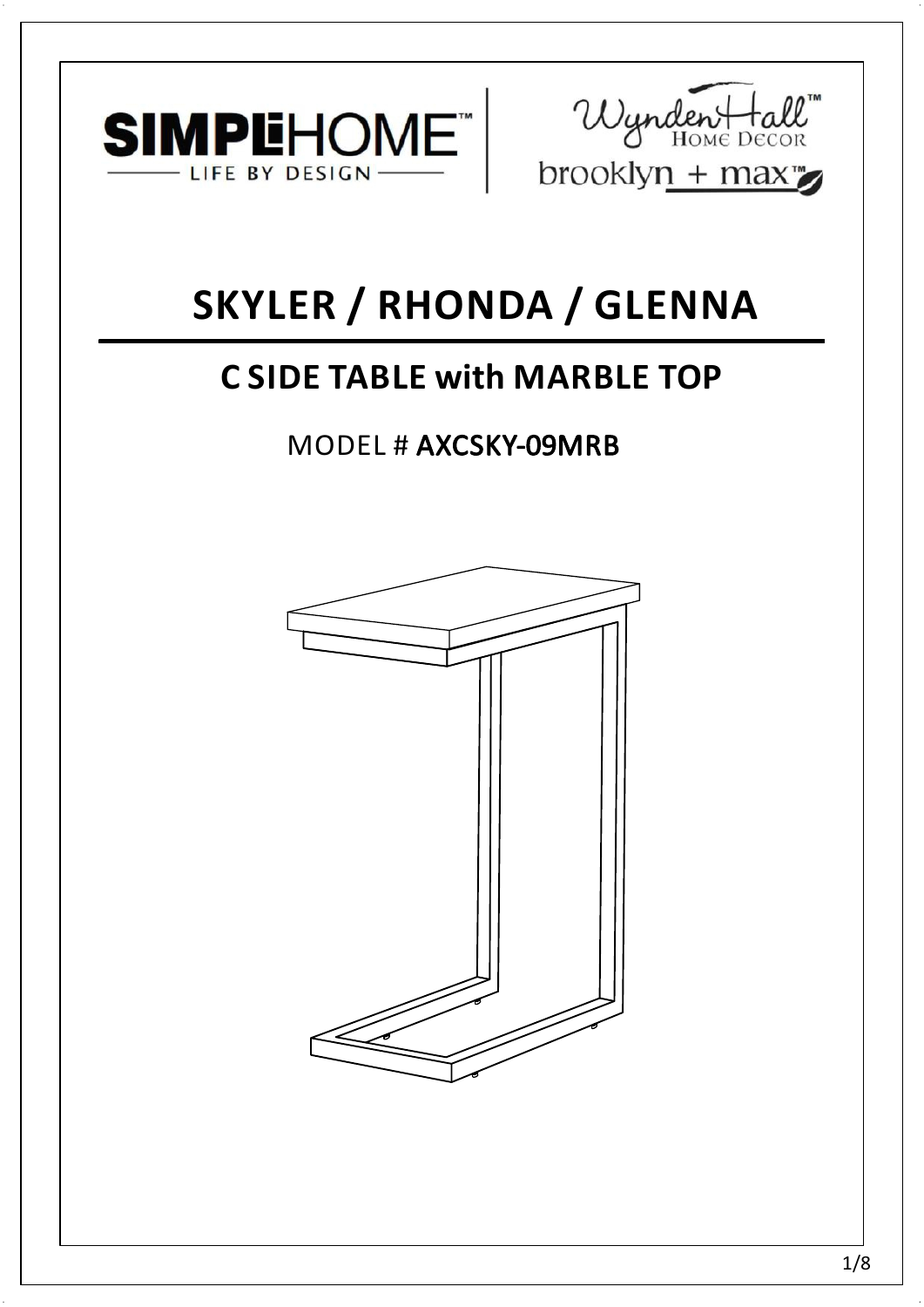





### **Questions, problems, assembly help, missing parts?**

No need to return the product, we will gladly help and ship your replacement parts free of charge Please call Customer Service at 1-866-518-0120 Monday to Friday between 9 am  $-$  4 pm EST or go to **[www.simpli-home.com](http://www.simpli-home.com/parts)**

To assist you in a timely manner, please ensure you have all necessary information and a picture of the issue if required.

**If you wish to return the product, please contact the retailer where the product was purchased.**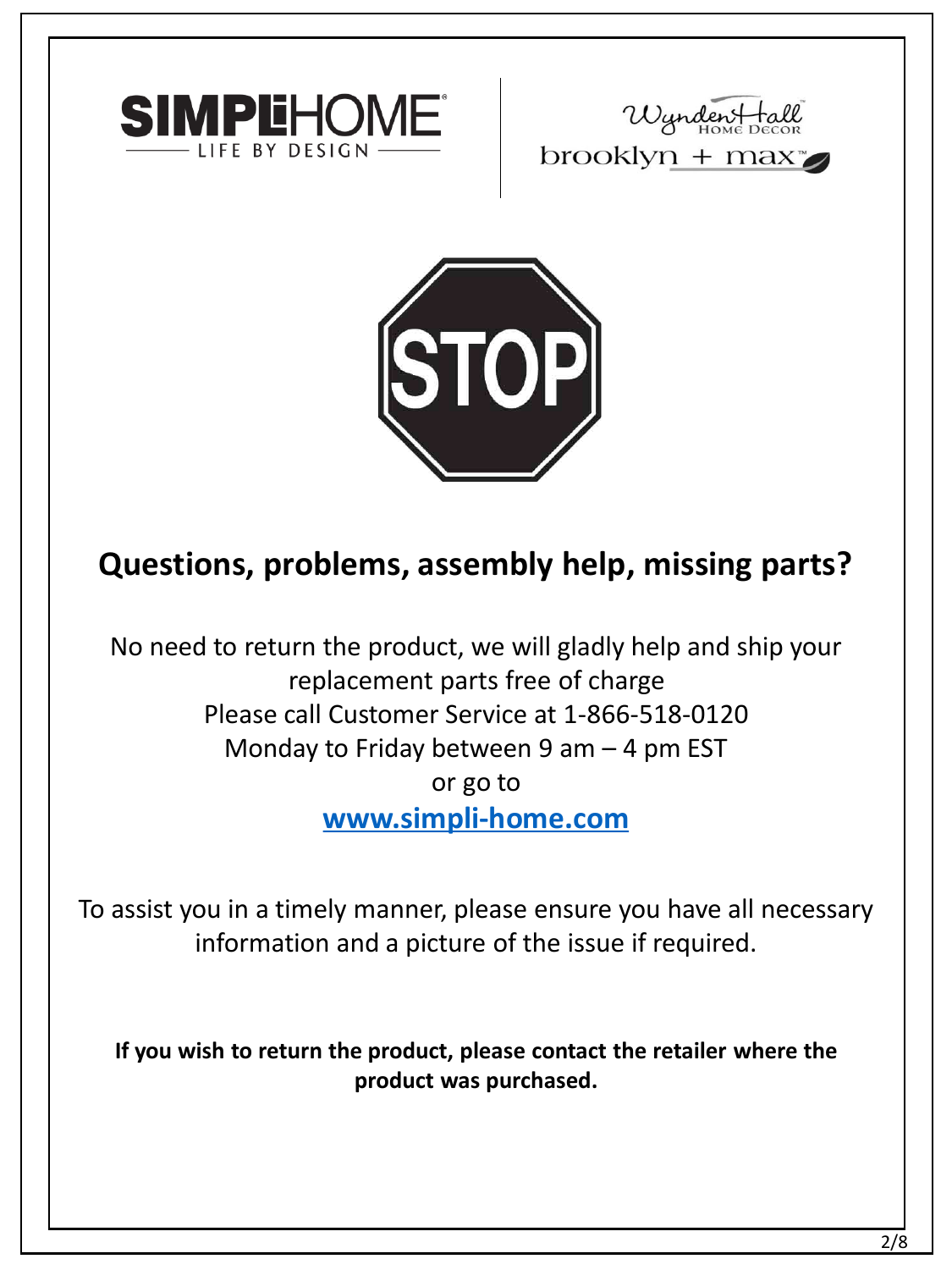**IMPORTANT :** Keep this manual for future reference.

### **CARE and MAINTENANCE**

#### **This furniture is designed for indoor use.**

Marble tops are factory polished to a smooth gloss finish and are sealed for added protection. In order to maintain the surface and keep it looking fresh and natural, we recommend the following procedures:

- For regular cleaning, use a damp cloth with warm water, rinse and dry thoroughly to prevent streaks.
- Wipe off any spills immediately.
- Never use abrasive cleaners or rough cleaning pads. These types of cleaners can etch or dull stone surfaces. If necessary, a soft buffing pad can be used.

#### **To help protect your metal furniture, follow these steps:**

- Use a humidifier, preferably one with an automatic control system that can
- sense the humidity level and adjust itself accordingly.
- Dust with soft dry cloth.
- Wipe up spills promptly. Clean with a dry cloth.
- Do not use abrasive cleaners, chemical solvents, strong detergents, cleaners with bleach, and furniture polish.
- Use soft felt base coasters, placemats to help prevent scratches.
- Keep furniture out of direct sunlight, which can cause cracking or roughness on the protective laver.
- If it can be avoided, do not put furniture near heating vents. Keep the furniture 3 to 4 inches away from the wall, giving heat and air space to circulate .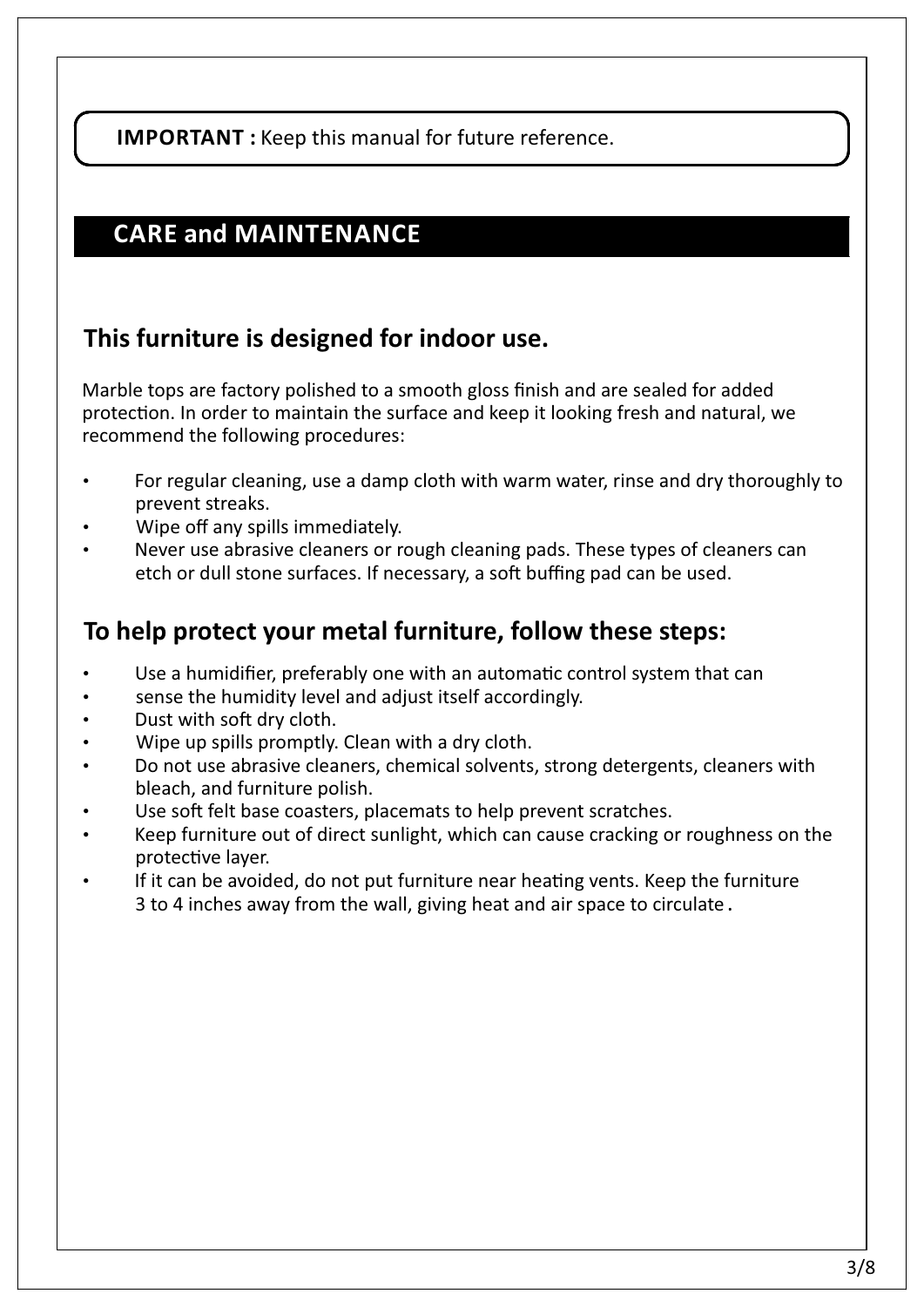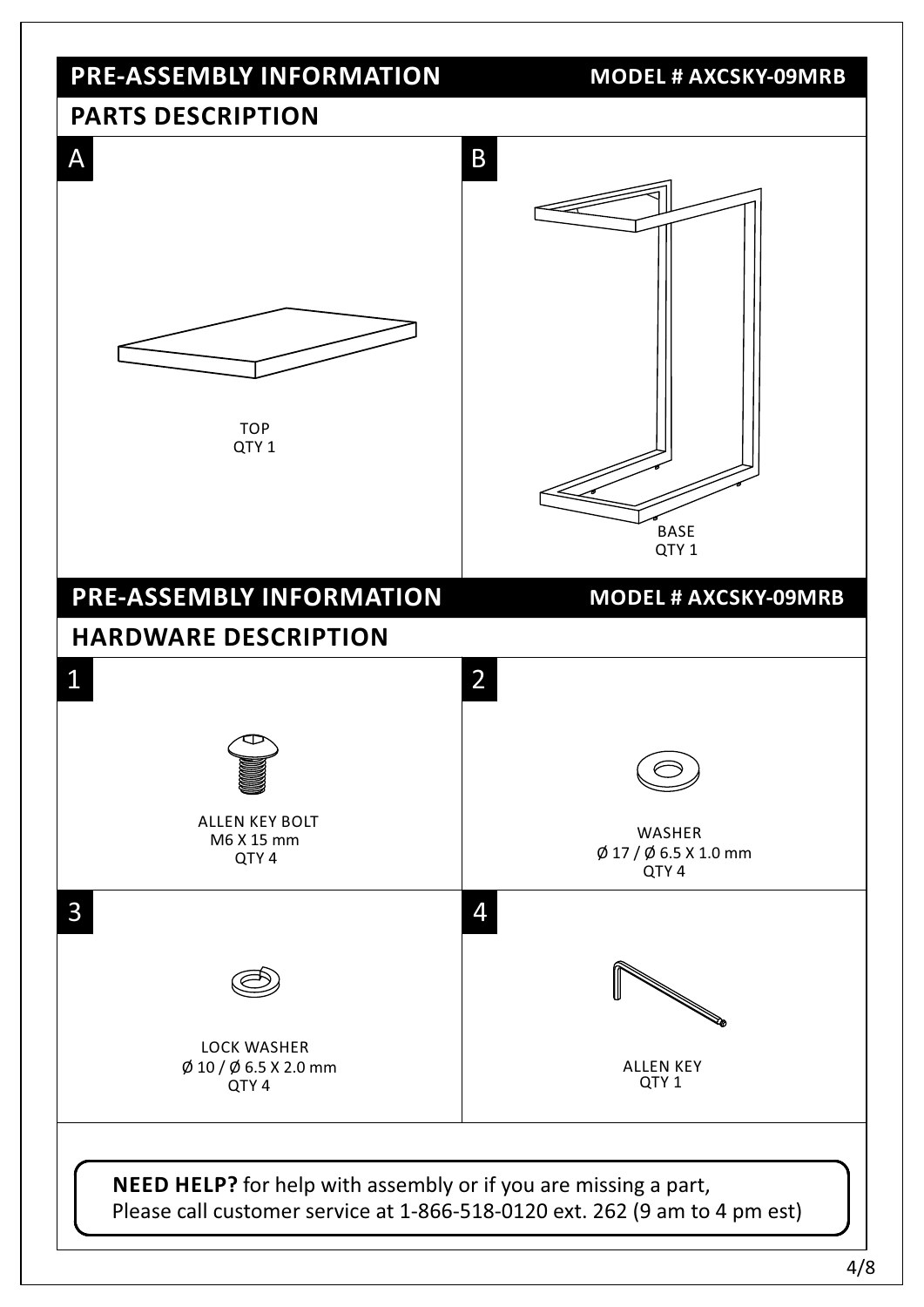## **COMPONENTS - KEY DIAGRAM**

**MODEL # AXCSKY-09MRB**

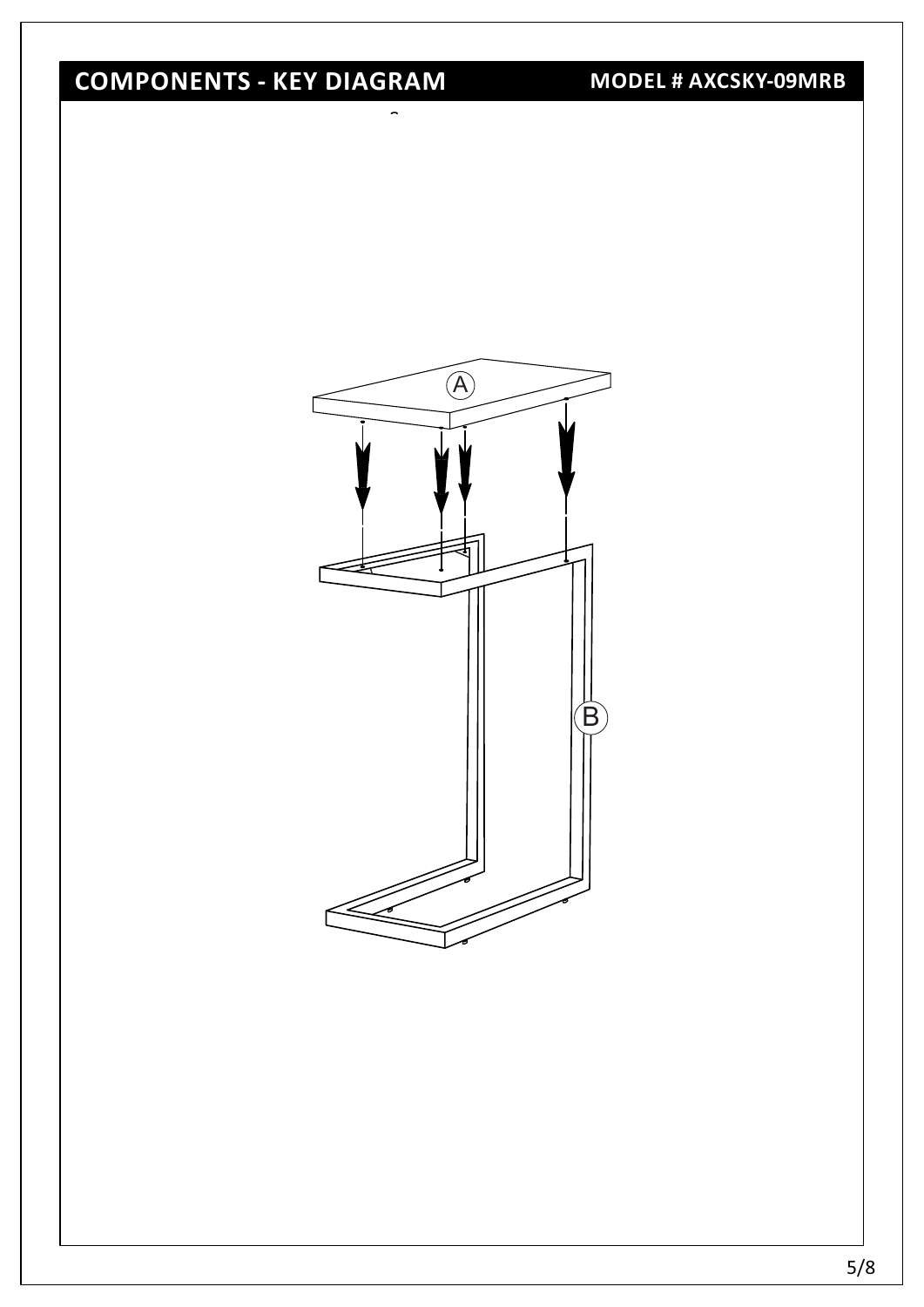### **COMPONENTS - KEY DIAGRAM**

**MODEL # AXCSKY-09MRB**

**STEP 1**



- 1. Place the Top  $\overline{A}$  upside on a flat smooth surface.
- 2. Place the Base  $\overline{B}$  on the Top  $\overline{A}$  and align the holes.
- 3. Use three Allen Key Bolts  $\overline{1}$ , three Washers  $\overline{2}$  and three Lock Washers  $\overline{3}$ to attach Top  $\overline{A}$  and Base  $\overline{B}$ .
- 4. Use Allen Key 4 to tighten Bolts. Do not over tighten.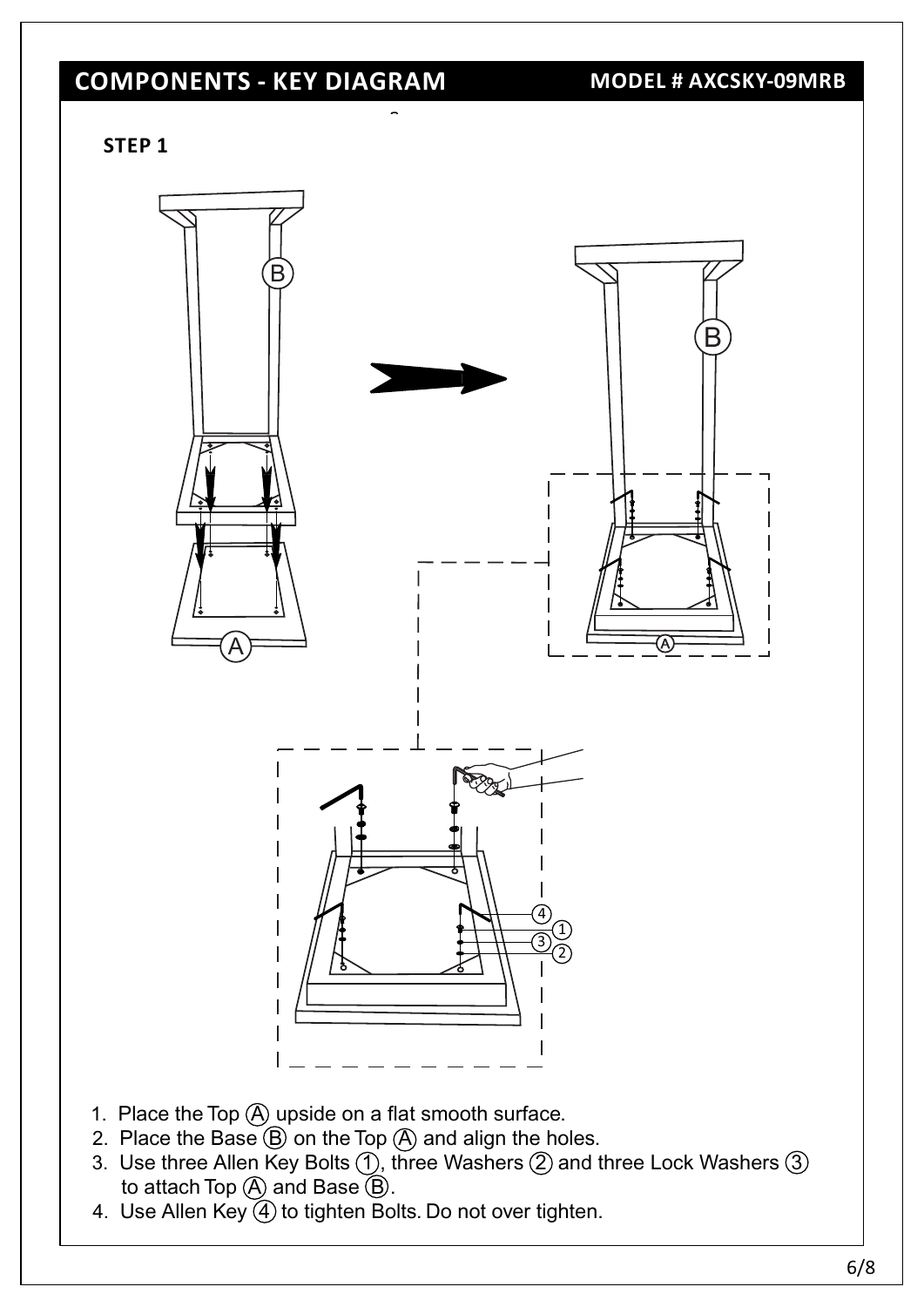### **ASSEMBLY**

#### **MODEL # AXCSKY-09MRB**

#### **STEP 2**



Note: Levelers underneath the base can be adjusted if floor is uneven.